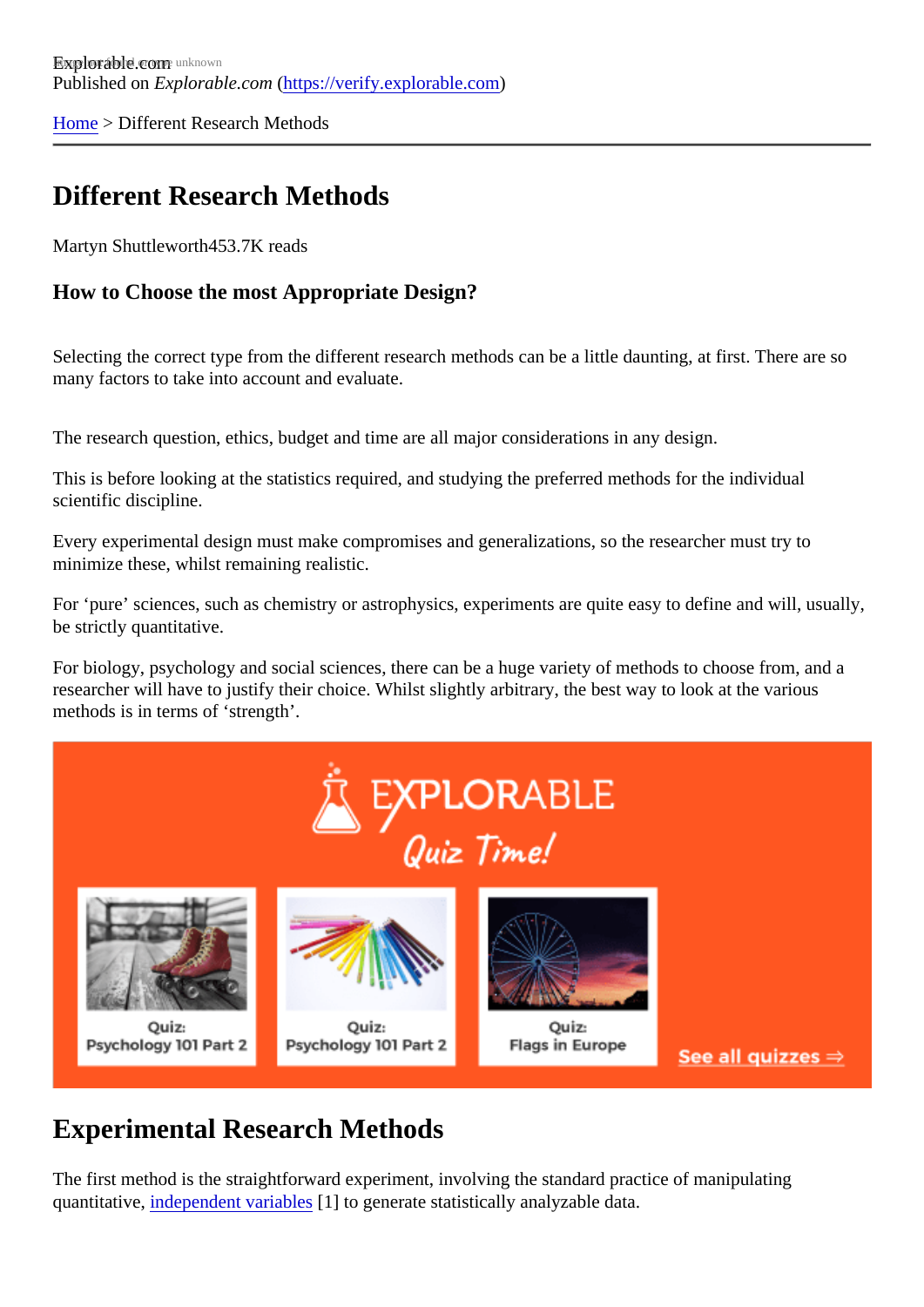Generally, the system *eccentific measuremen*ted is interval or ratio based. When we talk about 'scientific research methods', this is what most people immediately think of, because it passes all of the definitions of 'true science'. The researcher is accepting or refuting the upothesis<sup>[3]</sup>.

The results generated are analyzable and are usest to potheses [4], with statistics giving a clear and unambiguous picture.

This research method is one of the most difficult, requiring rigorous design and a great deal of expense, especially for larger experiments. The other problem, where real life organisms are used, is that taking something out of its natural environment can seriously affect its behavior.

It is often argued that, in some fields of research perimental research is 'too' accurate. It is also the biggest drain on time and resources, and is often impossible to perform for some fields, because of [ethical consideration](https://verify.explorable.com/ethics-in-research)<sup>6</sup>].

The [Tuskegee Syphilis Stud](https://verify.explorable.com/tuskegee-syphilis-study)y] was a prime example *elisperimental researd*<sup>5</sup>] that was fixated on results, and failed to take into account moral considerations.

In other fields of study, which do not always have the luxury of definable and quantifiable variables - you need to use different research methods. These should attempt to fit all of the definitions of repeatability or [falsifiability](https://verify.explorable.com/falsifiability) [8], although this is not always feasible.

## Opinion Based Research Methods

Opinion based research methods generally involve designing an experiment and collecting quantitative data. For this type of research, the measurements are usually arbitrary, following the ordinal or interval type.

[Questionnaire](https://verify.explorable.com/survey-research-design) $[9]$  are an effective way of quantifying data from a sample group, and testing emotions or preferences. This method is very cheap and easy, where budget is a problem, and gives an element of scale to opinion and emotion. These figures are arbitrary, but at least give a directional method of measuring intensity.

Quantifying behavior is another way of performing this research, with researchers often applying a 'numerical scale' to the type, or intensity, of behavior. **Ebandura Bobo Doll experiment 0** and the [Asch Experimen](https://verify.explorable.com/asch-experiment)t<sup>11</sup> were examples of opinion based research.

By definition, this experiment method must be used where emotions or behaviors are measured, as there no other way of defining the ariables [12].

Whilst not as robust as operimental research, the methods can be replicated and the resultistied [8].

#### Observational Research Methods

Observational research is a group of different research methods where researchers try to observe a phenomenon without interfering too much.

Observational research methods, such as a study  $\frac{3}{1}$ , are probably the furthest removed from the established scientific method. This type is looked down upon, by many scientists, as ' xperimental ' research, although this is usually an unfair criticism. Observational research tends to use nominal or ordin scales of measurement.

Observational research often has no clearly ned research problements], and questions may arise during